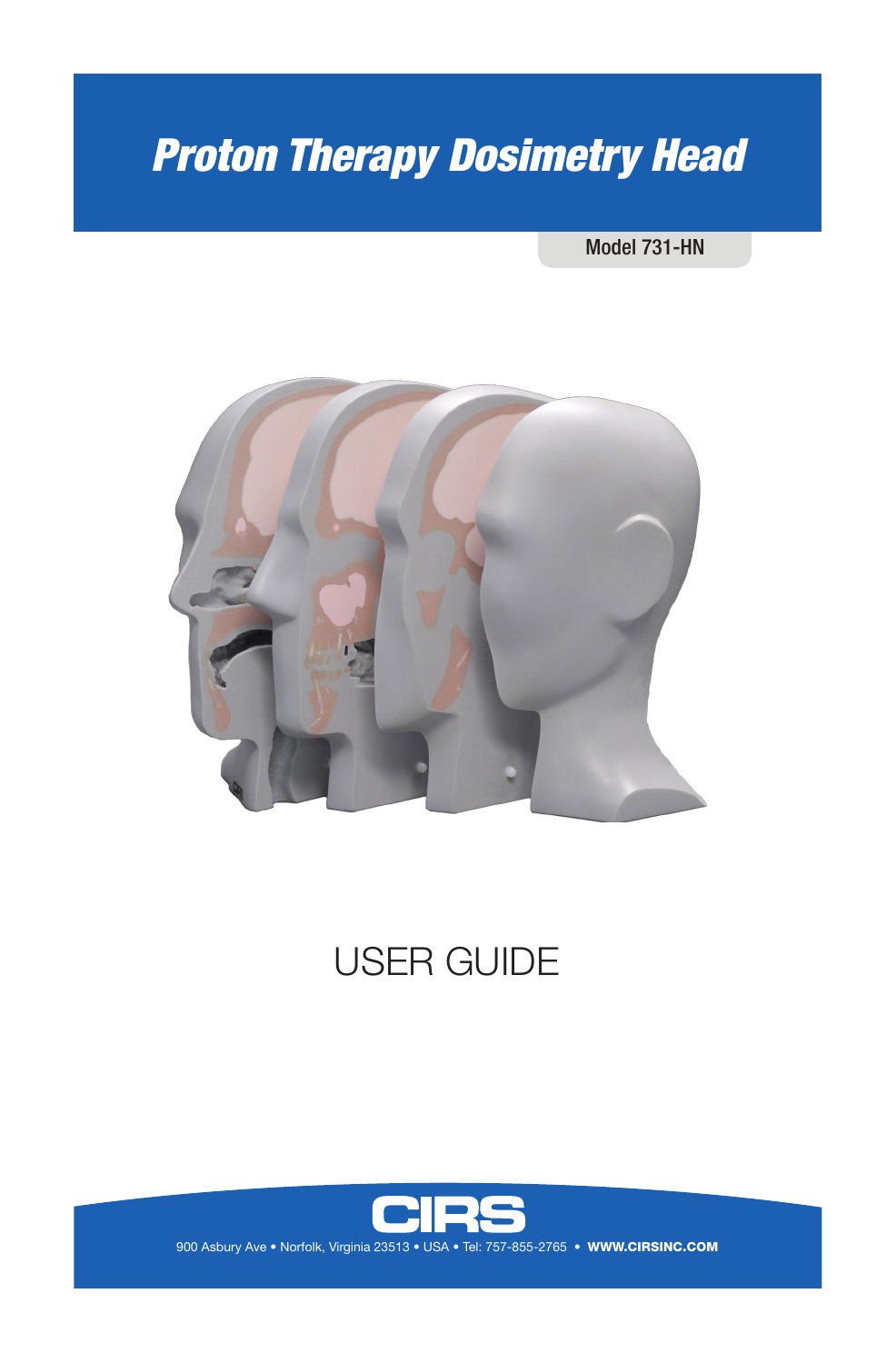## *OVERVIEW*

The CIRS Proton Therapy Dosimetry Head is an anthropomorphic head phantom designed for commissioning and treatment planning system (TPS) verification with any conformal or IMRT Proton Therapy system<sup>1</sup>.

The phantom's internal details provide a most realistic clinical simulation to evaluate the challenging effects of complex intra- and extra-cranial anatomies. Model 731- HN can be used to measure 2D dose distributions in multiple planes for proton and photon treatment plans.

# *PHANTOM DESCRIPTION*

Model 731-HN is constructed of CIRS tissue-equivalent materials, which mimic reference tissues within 1.5% for protons and within 1% for photons from 50 KeV to 20 MeV3 . The Proton Therapy Head can be used during all standard IMRT procedures from CT image acquisition to proton beam delivery verification<sup>1,2</sup>.

Tissue equivalency of detailed internal structures makes the phantom ideal for treatment plan evaluation in high density-gradient locations such as air cavity vs. bone structures, which are specifically important in proton therapy<sup>2</sup>. Internal structures include brain, bone with cortical and trabecular distinction, larynx, trachea, fully-open sinus cavities, nasal and mouth cavities, and teeth with distinct dentine, enamel and root structure.

In addition to tissue-equivalent internal details, Model 731-HN approximates the average male human head in both size and shape to allow for intuitive set up with any patient positioning or fixation device.

One half of the phantom is sectioned in 2cm increments for three film locations in the cranio-caudal direction starting from the approximate center of the sagittal plane. Because slices are orthogonal to the CT axial plane, artifacts caused by residual air gaps are noticeably reduced compared to standard axial slices.

Proton system commissioning is enhanced by placement of a tungsten BB in a molar and a titanium prosthesis attached by two screws at C3 and C5 vertebra.

# *SPECIFICATIONS*

| APPROXIMATE DIMENSIONS:   | 18 cm x 22 cm x 27 cm           |  |
|---------------------------|---------------------------------|--|
|                           | $(7" \times 8.6" \times 10.6")$ |  |
| <b>WFIGHT:</b>            | 6.4 kg (14 lbs)                 |  |
| <b>PHANTOM MATERIALS:</b> | Epoxy Resin                     |  |

#### INCLUDED: OPTIONAL:

Foam lined carry case

User Guide

60 month warranty

| MODEL: |                                            |
|--------|--------------------------------------------|
| 038-20 | <b>SRS Frame Support</b><br>Cups, Set of 4 |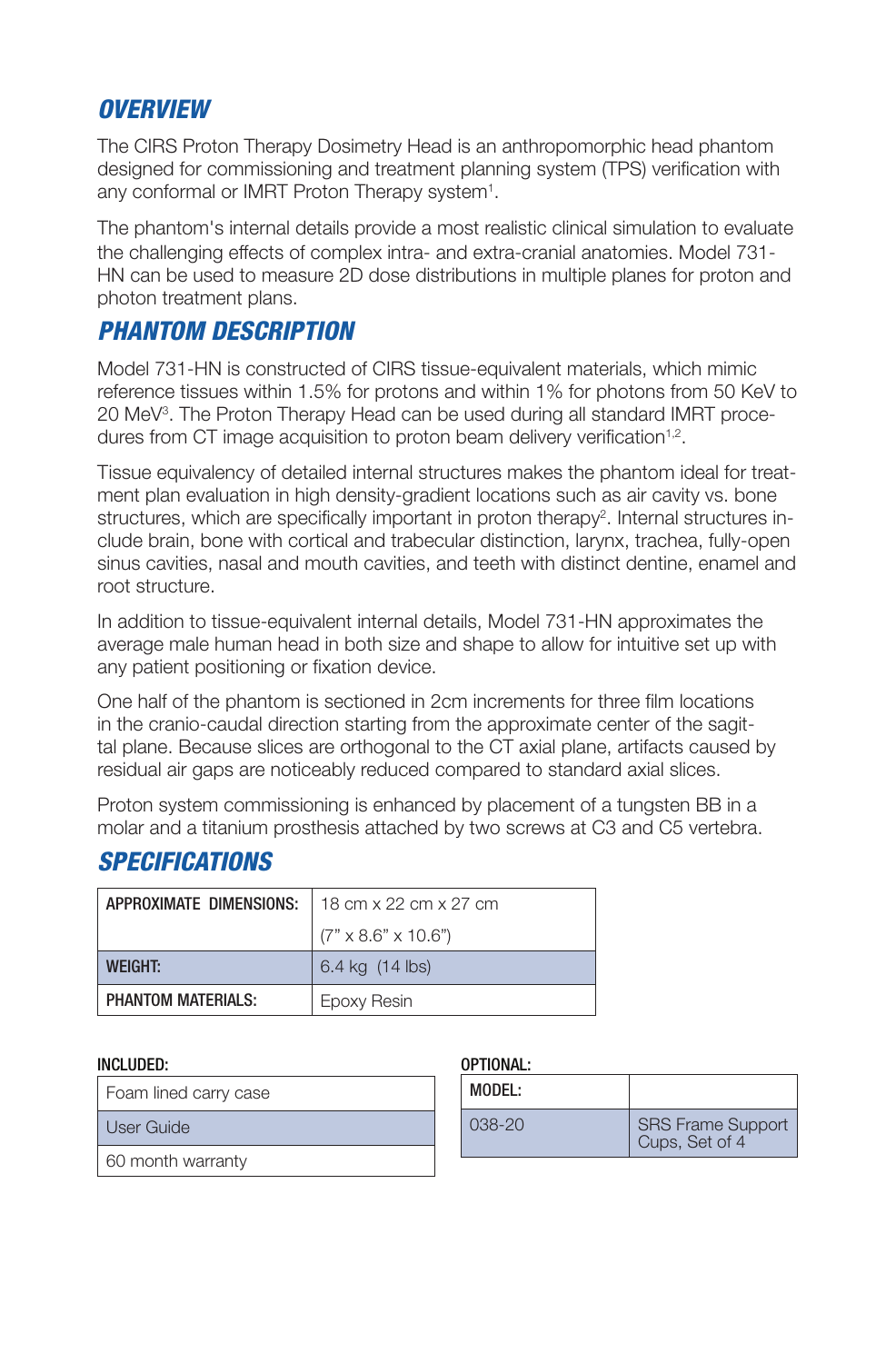| <b>COMPOSITION</b>     | PHYSICAL DENSITY (G/CC) | <b>ELECTRON DENSITY (1/CM)</b> |
|------------------------|-------------------------|--------------------------------|
| <b>Brain</b>           | 1.07                    | $3.470*10^{23}$                |
| <b>Cortical Bone</b>   | 1.91                    | $5.915*10^{23}$                |
| <b>Trabecular Bone</b> | 1.16                    | $3.725*10^{23}$                |
| Sinus & other Cavities | 0.21                    | $0.681*10^{23}$                |
| Soft Tissue            | 1.05                    | $3.434*10^{23}$                |
| <b>Spinal Cord</b>     | 1.07                    | $3.448*10^{23}$                |

# *GENERAL PROCEDURE*

- 1. Acquire a CT scan of the phantom keeping the provided plastic sheet dividers in place of the film. The dividers are similar in thickness to Gafchromic® film.
- 2. Calculate a plan (proton or photon) on the acquired CT data sets.
- 3. Insert radiographic films (e.g. Gafchromic® films) in the slice separation in place of the plastic sheet dividers.

#### **Note: The provided dividers may be used as a template for film cutting.**

- 4. Assemble the phantom and secure with rubber bands if needed.
- 5. Position the phantom and deliver the plan.
- 6. Digitize films and compare the measured and the calculated dose distribution.

## *CARE AND HANDLING*

The phantom should be stored in a safe place when not in use, preferably within its respective case. The phantom may be cleaned with mild soap and water. Technical questions should be referred to CIRS customer service at (800) 617-1177.

## *REFERENCES*

1. Albertini F, Casiraghi M, Lorentini S, Rombi B, Lomax AJ. Experimental verification of IMPT treatment plans in an anthropomorphic phantom in the presence of delivery uncertainties. Phys Med Biol. 2011;56(14):4415-31.

2. Lorentini S, Menegotti L, Delana A, Schwarz M. PO-0873 DOSIMETRIC VERIFI-CATION OF IMRT PLANS WITH A CUSTOMIZED ANTHROPOMORPHIC PHAN-TOM. Radiotherapy and Oncology. 2012;103:S342.

3. Demez N, Lee T. EP-1320 STUDY ON THE COMPATIBILITY OF TISSUE EQUIV-ALENT PHANTOMS FOR USE IN PROTON BEAM THERAPY QA. Radiotherapy and Oncology. 2012;103:S501.